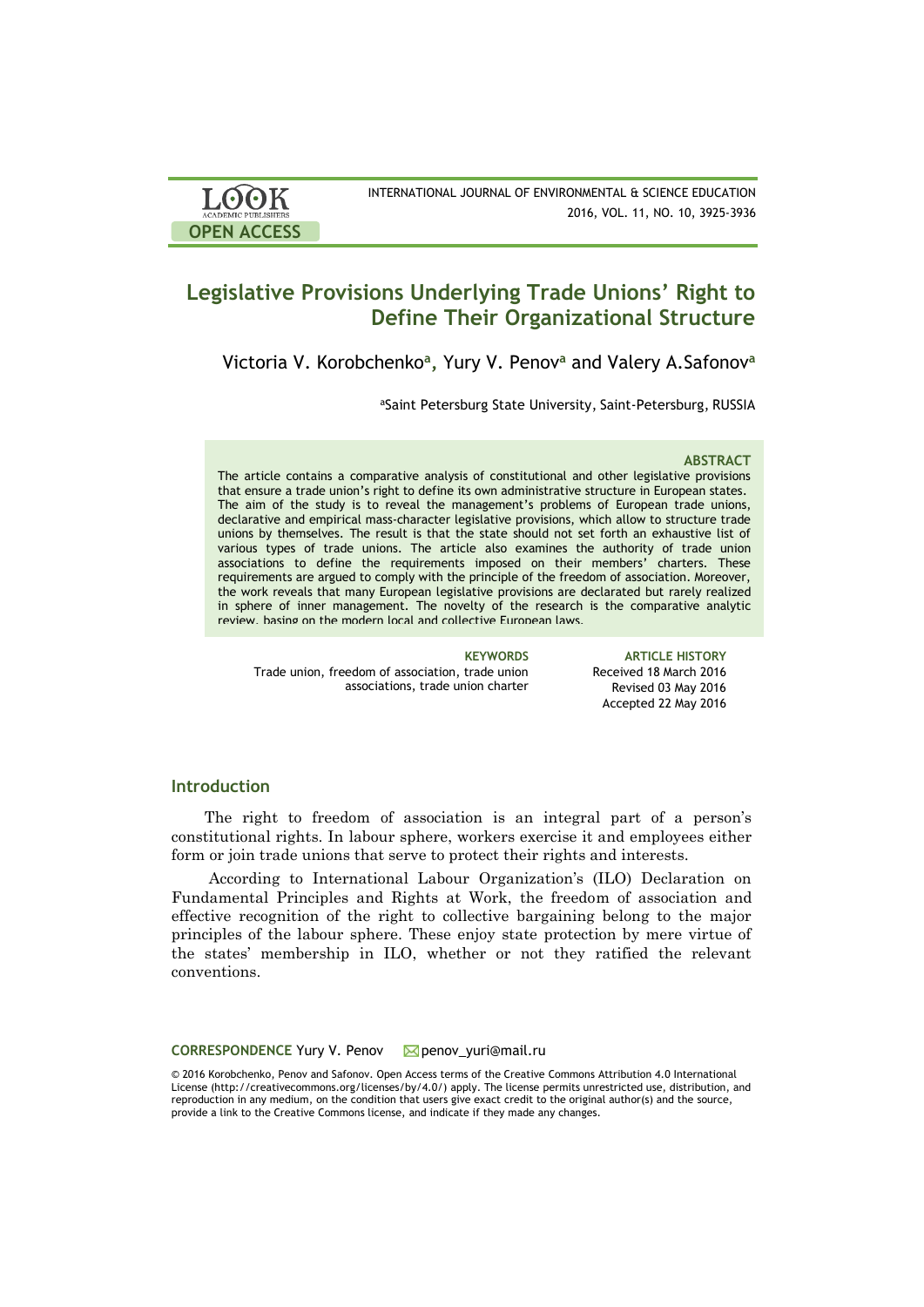We should note that in 1970 ILO adopted Resolution concerning Trade Union Rights and Their Relation to Civil Liberties. This Resolution regards the following rights of trade unions as fundamental:

- right of trade unions to exercise their activities in the undertaking and other workplaces;

right of trade unions to negotiate wages and all other conditions of work;

- right of participation of trade unions in undertakings and in the general economy;

- right to strike;

- right to participate fully in national and international trade union activities;

- right to inviolability of trade union premises as well as of correspondence and telephonic conversations;

- right to protection of trade union funds and assets against intervention by the public authorities;

- right of trade unions to have access to media of mass communication;

- right to protection against any discrimination in matters of affiliation and trade union activities;

- right of access to voluntary conciliation and arbitration procedures;

right to workers' education and further training.

Consequently, the states are faced with the task of ensuring such legislative regulation of trade union activities that:

- conforms with the standards of human rights mentioned above;

empowers trade unions to effectively enjoy their rights through the administrative structures required by them to perform their activity;

does not impede the business activity of employers.

The tendencies of the discussing theme are complex in case of multiordinary documents declarating freedom of trade unions' organizaton. On the other hand, government's unlimited interference does not decide this problem.

Importantly, the definitions included into legal rules have been traditionally considered as a means to arrive at a common understanding of the respective concepts. Their use does not render any other concepts impossible. In terms of the issue in question, the legal definitions of particular organisational structures do not disallow any other types of structures unmentioned by legislation.

Regrettably, the state often ignores this fact, however obvious it might appear. Moreover, certain parts of such definitions do not pay due attention to the specific features of trade union functioning and may even infringe constitutional rights of citizens.

The main problem of the study is unrealized potential of trade union's selfmanagement.

The potential of this scientific work is determined by the globalizing tendencies, where the workers are interested in uniting the trade unions. The current study refills the global science in case of the material's actuality and specification the trends, which are determining the nearest future.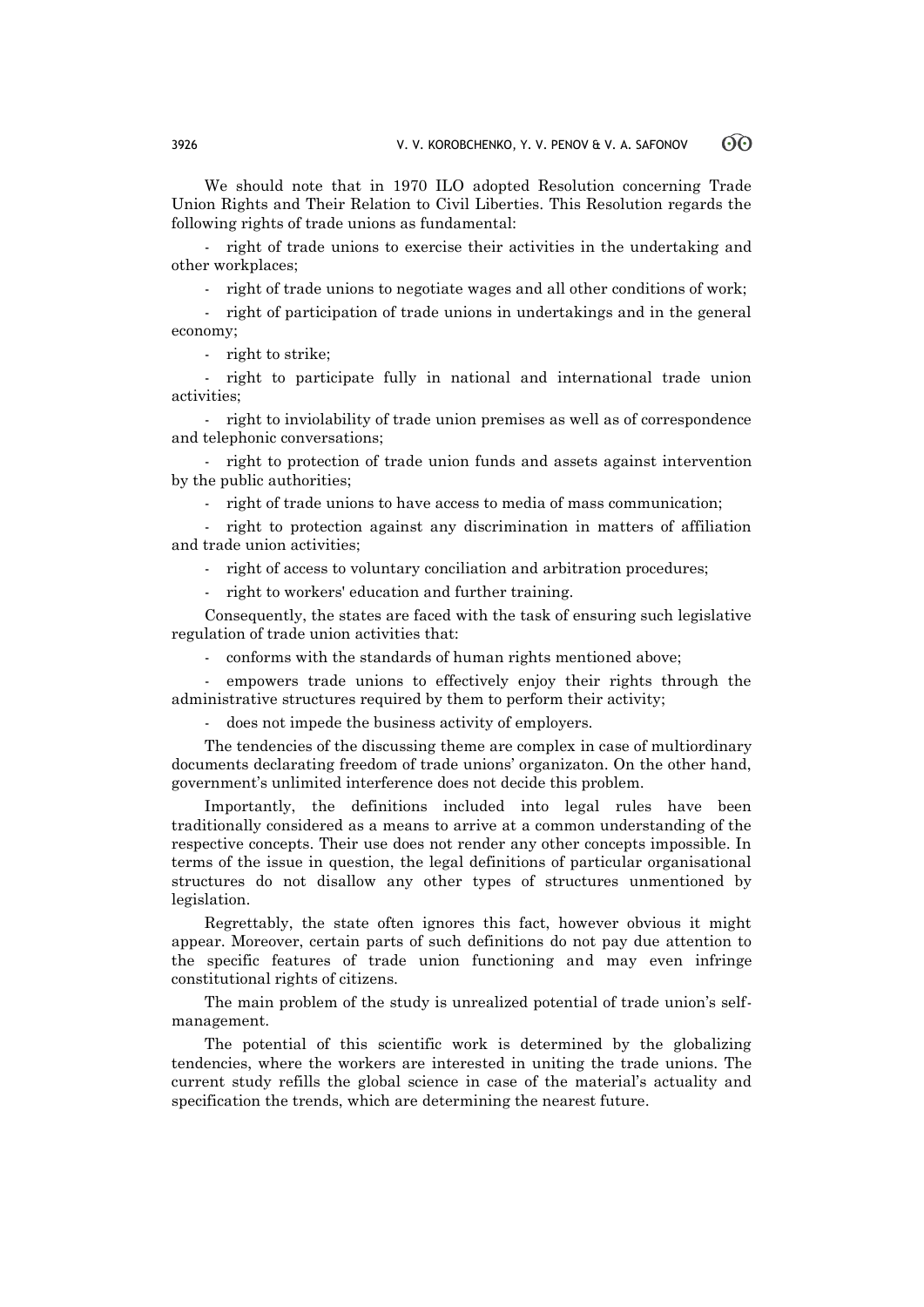### *Aim of the Study*

This scientific work is aimed on revealing the management's problems of European trade unions, such as self-organisation, complexity of structure and main responsibilities, which obtains lack of legislative base. Moreover, the study consists on legal necessity to form the trade unions as much as it consists on legal construction of their management.

# *Research questions*

The study is interested in obtaining the answers on the following questions, such as 'why the declaration of the trade union's freedom is not enough to effective self-management', 'what the government can do for the trade unions' freedom' and 'which union trade in EU has the most effective management'.

# **Methods**

This research appeals the comparative analysis and the monitoring of the legal acts, widening on European countries. Also, the research includes the review of the local legal acts, such as Slovenian, Portuguese, Ukrainian, Irish, Bulgarian, Austrian, Estonian, British, Spanish, Italian, Russian, Lithuanian, Polish, Serbian, Slovenian, Belgian, Luxemburgian, Moldovian, German, French and other laws. Moreover, this work partly based on scientific works of European authors that have a deep acknowledgement in the trade unions' activities.

## **Results**

The research means a lot by contemporary science because of modern social tendencies including co-working and co-adaptation. The complexity of it becomes too hard to overcome, and then trade unions help workers to socialize.

The review of European experience demonstrates that only in Hungary and Moldova the types of trade unions and their administrative structure are directly specified. Although, the government may assign public functions only to certain trade union organizations.

Although, the declaration of the trade union's freedom is not enough to effective self-management because of freedom's realization demands long and conscious empiric labour. It means forming of personal work culture, where the uniting of the trade union is a natural self-organizing activity. Moreover, the government can do for the trade unions' freedom more than declarative law but there is no way where trade unions are universally thematically diversed (because of different ways of regional professional activity). The question 'which union trade in EU has the most effective management?' is sort of provoking, but we suppose that there is Ireland.

The main concept, actualizing this theme, is globalization in case of European economy specification. This region attracts many immigrants and it means many problems binding with their socialization. This is the one of the reasons why trade unions need to effective inner management.

# **Discussion**

The EU has become a significant political and policy unit, creating a new context for mobility and migration in Europe, particularly since the 1997 Treaty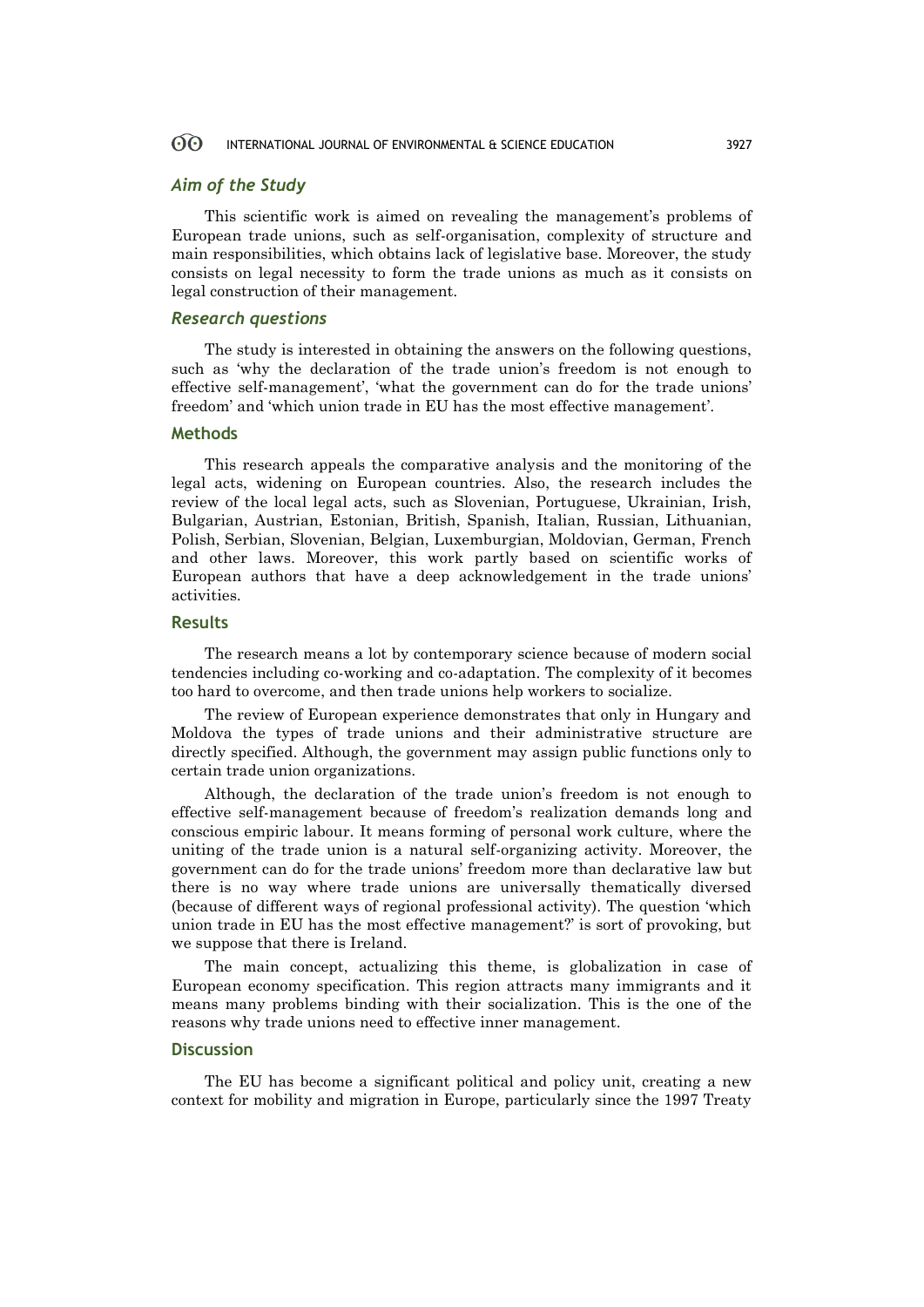of Amsterdam. EU member states, particularly the 'old' ones, have promoted common restrictive and defensive admission policies in relation to potential immigrants from non-EU countries. Furthermore, new member states are required to enact legislation and establish institutions in conformity with established EU policies in this domain. This strand of EU policies has been derided by critics as building 'Fortress Europe' (Marino, Penninx & Roosblad, 2015).

According to A. Dufresne (2015), since 2010 European economic governance has not only had an impact on the framework for collective bargaining but also, subsequently, on the power and legitimacy of the unions. European unions, under attack, are seeking to react through a relaunch of their earlier European initiatives in favour of a European coordination of national collective bargaining. They are also formulating a new demand for a European minimum wage. This article argues with necessity of transnational social mobilization. Both constitute the first steps in the process of Euro-unionism representative functions on the road towards a genuine European collective bargaining system, refunded above the institutionalized social dialogue process.

So, measures have been introduced to regulate access to the labour market and other institutional domains of welfare states. These regulations, and the associated controls on both workers and employers, function as a second 'border', rendering the welfare state inaccessible to illegally residing immigrants.

To explain differences between trade unions' attitudes and actions, R. Penninx and J. Roosblad (2000) propose four sets of factors.

The first is the power that trade unions have in society and in national socio-economic decision-making. The more powerful a trade union is, the more effective it will be in influencing the policies of government and employers' associations in union-advocated directions.

The second set of factors involves the economy and labour market conditions. In times of ample national supply of labour, trade unions are likely to oppose recruitment of immigrant workers; while in times of labour shortages, unions will probably be more willing to cooperate. The state of the economy and labour market might also influence trade unions' responses to the second and third dilemmas. In times of widespread unemployment, competition (actual or presumed) between indigenous and immigrant workers might increase, making inclusive union policies difficult to maintain.

The third set of factors relates to social trends. Trade union policies towards immigration and immigrants are influenced by contextual aspects such as public discourse, institutional arrangements, legislation, and institutional actors like national authorities, civil society organizations, and political parties.

The final set of factors concerns the characteristics of immigrants and public perceptions thereof. Unions may be more sympathetic to immigrants from former colonies, to those from countries where unions hold similar ideologies, and to those perceived as culturally similar to the indigenous population. Immigrants may also themselves have characteristics that influence their ability or willingness to unionize. These include experiences with trade unions in the country of origin and their educational level, legal status, and duration of stay.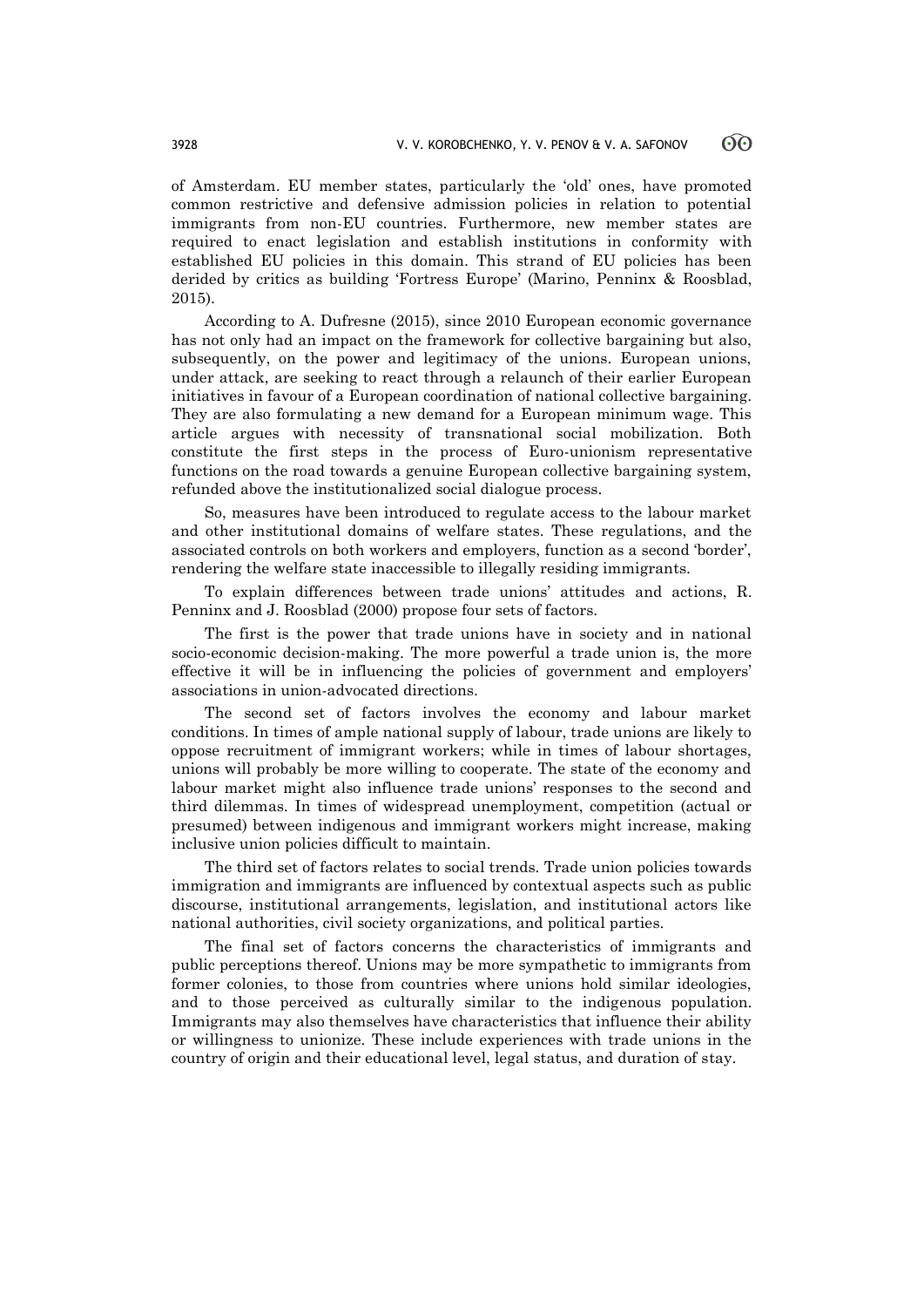Moreover, I. Awad (2008) notes that Central and Eastern Europe (non-EU) is a sub-region of sizeable intra-regional migration. That logically leads a necessity in a qualificative trade unions.

Thus, B. Galgóczi & J. Leschke (2016) highlight the immigrant's problems in trade unions and propose to create special trade union for them.

But not regional minority only was in the center of attention. S. Boston & F. O'Grady (2015) argues that male trade unionists' exclusionary treatment of women workers contradicted, not only the socialist aims of most trade unions, but also the very logic of trade unionism itself.

The regional factor was included in context of study too. J. Geary (2016) explains that the 'Irish story' is primarily one of union accommodation and cooperation. Conflict was generally sectional in nature, and did not reach the scale of mass mobilization witnessed in the other European countries that received financial aid from the Troika. The reason why was Ireland different is because of the nature of the contextual challenge, unions' ideological inheritance, their organizational capacity and the opportunity structures available.

M. Keune (2015) assures that young people do not have negative basic attitudes towards unions, second that they often know little about unions, third that they are critical towards the way trade unions operate, and fourth that instrumental motives are important in membership decisions. This points to union actions and strategies as key factors determining their view of unions and their inclinations to participate in their activities and join them as members. General union strategies show that there is a growing awareness among unions of the importance of addressing young workers. However, they still dedicate limited resources to them.

At the same time, unions do represent (Berg, 2015) the interests of young workers in a number of ways, for example through collective agreements they negotiate, but these achievements remain invisible and should be made more transparent. It also shows that successful strategies differentiate between different groups of young workers that have different types of labour market positions and trajectories. Also, face-to-face contacts are crucial to reach out effectively to young workers. Finally, it discusses the need for inclusive union strategies in which young members can effectively influence union policy and activities, and which offer career prospects within unions to young activists.

Building labour-conscious societies means designing institutions that support the creation of quality jobs with decent wages and working conditions, as well as enacting policies to support those who cannot work or who are unable to find work (Berg, 2015).

Thus, the legal capacity of a trade union is underlain by a trade union's ability to represent and protect the interest of its members. To perform its functions, a trade union must have an organizational structure. The academic literature specifies two dimensions of that structure. The first includes internal hierarchy, the links between separate units, and authority of a trade union's bodies. The second one is the established way of functioning – that is, the procedure of developing, adopting and implementing decisions.

At present, trade unions experience a change of attitude from the side of the employees. To some extent, this is the consequence of transformation of trade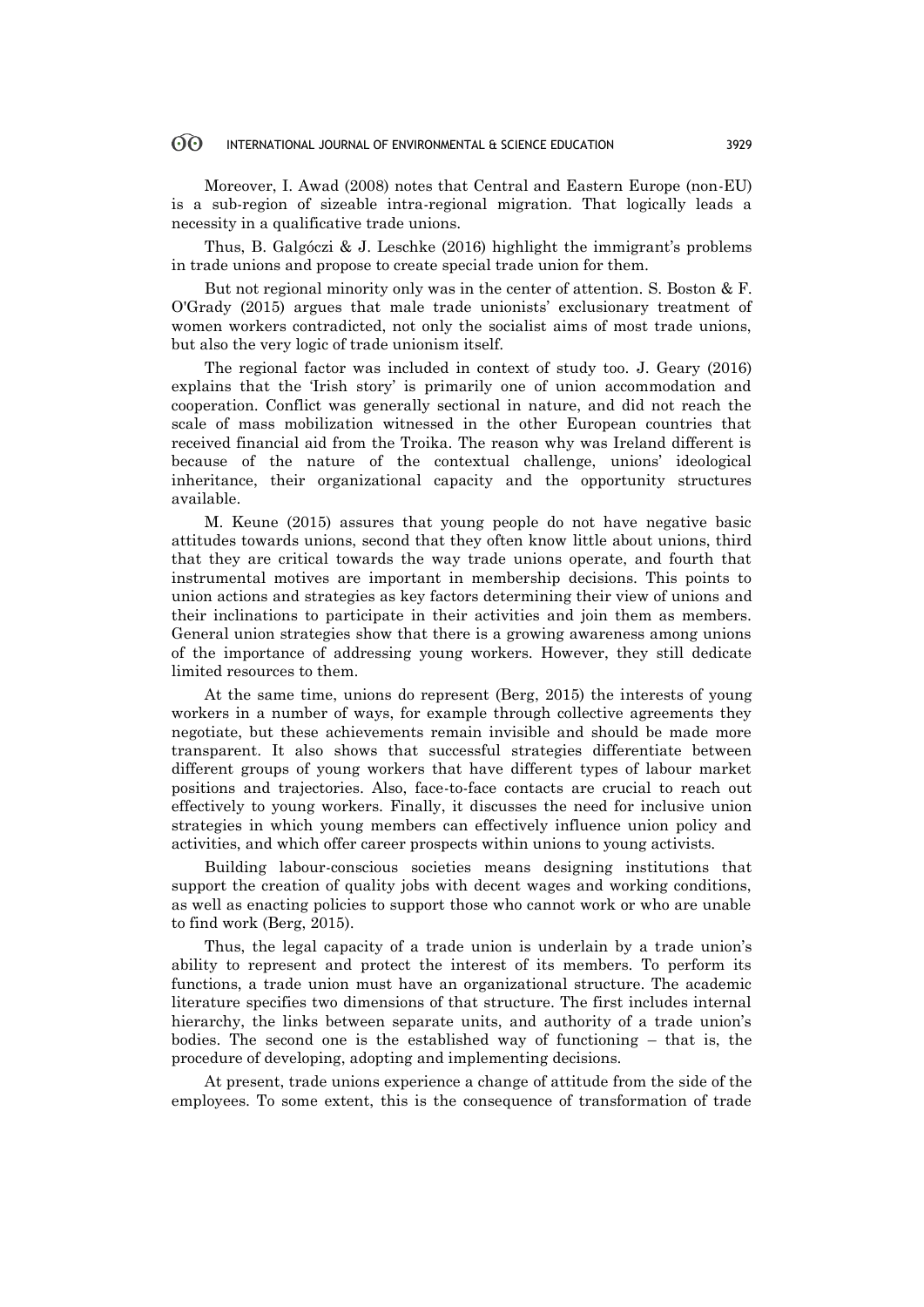unions' functions, especially compared to the socialist period in the history of some states. As a result, the role trade unions play in advancing the rights and interests of their members also changed. However, trade unions remain the most prominent mass organizations acknowledged by the state as representatives of workers at all levels of social dialogue.

A considerable number of European states proclaim the right to organize, including the right to form trade unions, at the constitutional level.

In some European countries, constitutions only refer to the freedom of association and do not single out the right to form trade unions: e.g., The Austrian Federal Constitution (Art. 12, 1920), The Constitution of Belgium (MacLean, 2007), The Constitution of Liechtenstein (Nohlen & Stöver, 1921), The Constitution of Luxembourg (Art. 26, 1868). Nonetheless, these constitutions acknowledge, by implication, that the freedom of association shall include the right to form trade unions.

However, most of states specifically enshrines the right to form trade unions to protect one's interests in their constitutions. Such are the constitutions of the Hungary (Art. VIII), the Italian Republic (Art. 39), the Republic of Lithuania (Art. 50), the Republic of Moldova (Art. 42), the Republic of Poland (Art. 59), the Portuguese Republic (Art. 55), the Russian Federation (Art. 30), the Republic of Serbia (Art. 55), the Republic of Slovenia (Art. 76), Ukraine (Art. 36), and the French Republic (Preamble). Interestingly, Art. 28 of The Federal Constitution of the Swiss Confederation (1999) provides that it is only male and female employees who have the right to join together in order to protect their interests, to form associations and to join or not to join such associations. An essentially similar provision is contained in Art. 29 of the Constitution of the Republic of Estonia.

Some constitutions can explicitly specify particular interests protected exactly by trade unions. These might include economic and social interests (Art. 41 of Constitution of the Republic of Belarus; Sec. 7 of the Spanish Constitution, Art. 31 of Constitution of the Slovak Republic, Art. 59 of Constitution of Republic of Croatia, Art. 27 of Charter of Fundamental Rights and Basic Freedoms of the Czech Republic), interests related to work and social security (Art. 49 of Constitution of the Republic of Bulgaria), and interests related to safeguarding and improving working and economic conditions (Basic Law for the Federal Republic of Germany, 1949).

There are also constitutions that include rules on the principles of trade unions' organizational structure. By way of illustration, Sec. 7 of the Spanish Constitution sets forth that trade unions' internal structure and their functioning must be democratic. Art. 39 of Constitution of the Italian Republic reads that a legal condition for registration of trade unions is that their statutes establish their internal organisation on a democratic basis. Similarly, Art. 55 of Constitution of the Portuguese Republic provides for the workers' freedom to determine the organisation and internal regulations of trade unions.

Compared to constitutions, statutes and laws regulating trade union activity are much more versatile, though in some countries, mostly in stable market economies, they are entirely lacking (Austria, Belgium, Germany, Switzerland). In some of these countries, rules on trade unions' organisation are set out in collective bargaining agreements executed by workers and employers without any interference of the state.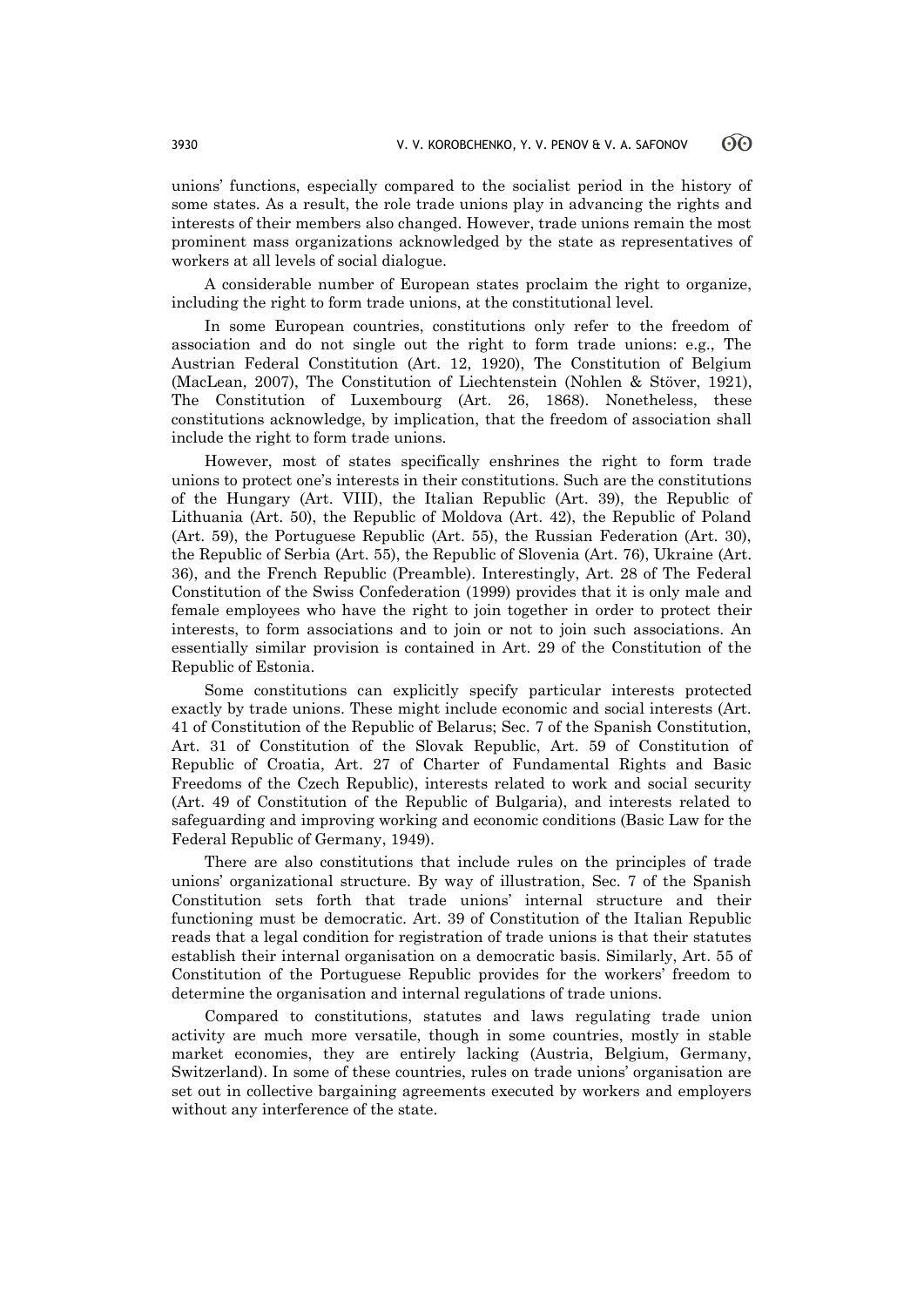The legislation specifically governing trade unions' activity in Europe can either be part of labour legislation or take form of separate laws on trade unions. Naturally, the internal structure of trade unions is specified in more detail where the sphere is governed by separate laws. Importantly, all the legislation we have studied includes rules on trade unions' freedom to define the organizational structure.

The examples are plentiful. According to Art. 33 of Labour Code of the Republic of Bulgaria (Beloko, 2006), trade union organizations may independently draw up and adopt their charters and regulations, freely elect their bodies and representatives, perform management, and develop their programmes. In Spain, Organic Law No. 11/1985 On Trade Union Freedom of 2 August 1985 sets forth that trade unions enjoy the right to organize their administration, which right is a part of trade union freedom. Workers, being members of a trade union, can establish trade union branches in the workplace according to the trade union's charter (Art. 2, Art. 8). According to Art. 167 of the Law On Labour of the Republic of Croatia of 21 September 2004 workers are entitled to form and to join trade unions of their choice without any discrimination, subject only to legislative provisions or trade unions' by-laws. The Law On Trade Unions of the Republic of Lithuania (1990) provides that it is the charter of a trade union that specifies the types (forms) of its activities, its administrative structure, and formation thereof.

There are only a small number of states that directly specify the types of trade unions and their administrative structure. The examples are as follows.

The Labour Code of Hungary of 13 December 2011 uses both the general term 'trade union' and a more specific term 'local trade union branch represented at an employer'.

Law of the Republic of Moldova No. 1129-XIV On Trade Unions of 7 July 2000 (Law of the Republic of Moldova, 1129-XIV, 2000) also employs six concepts: 'trade unions', 'primary trade union organization', 'local industrial union center', 'local general union center', 'national industrial union center', 'national general union center'.

We can see that legislation enumerating major types of trade union organizations is characteristic of states in transition, where trade unions used to play a prominent role as part of state management of employment. These states also tend to have separate legislation on trade unions. This legislation indicates that the state acknowledges the role of trade unions at the current stage of history and aims to preserve this institution, regardless of how distorted its representative functions were in the socialistic period.

The Portuguese Republic is the only country that lacks a 'socialist' record and still defines various types of trade unions in its legislation. The Labour Code of the Portuguese Republic of 12 February 2009 employs the following concepts: 'syndicate', 'federation', 'confederation', and 'union section'.

Negotiation of a collective agreement is a basic task of a trade union. It often implies the necessity of representing not only members of a trade union but also non-members who will be bound by the future collective agreement. That is, we deal with a special, public type of representation based not only on trade union-employee legal relations, but also on government authorization. Under this paradigm, the government may only give special authority to certain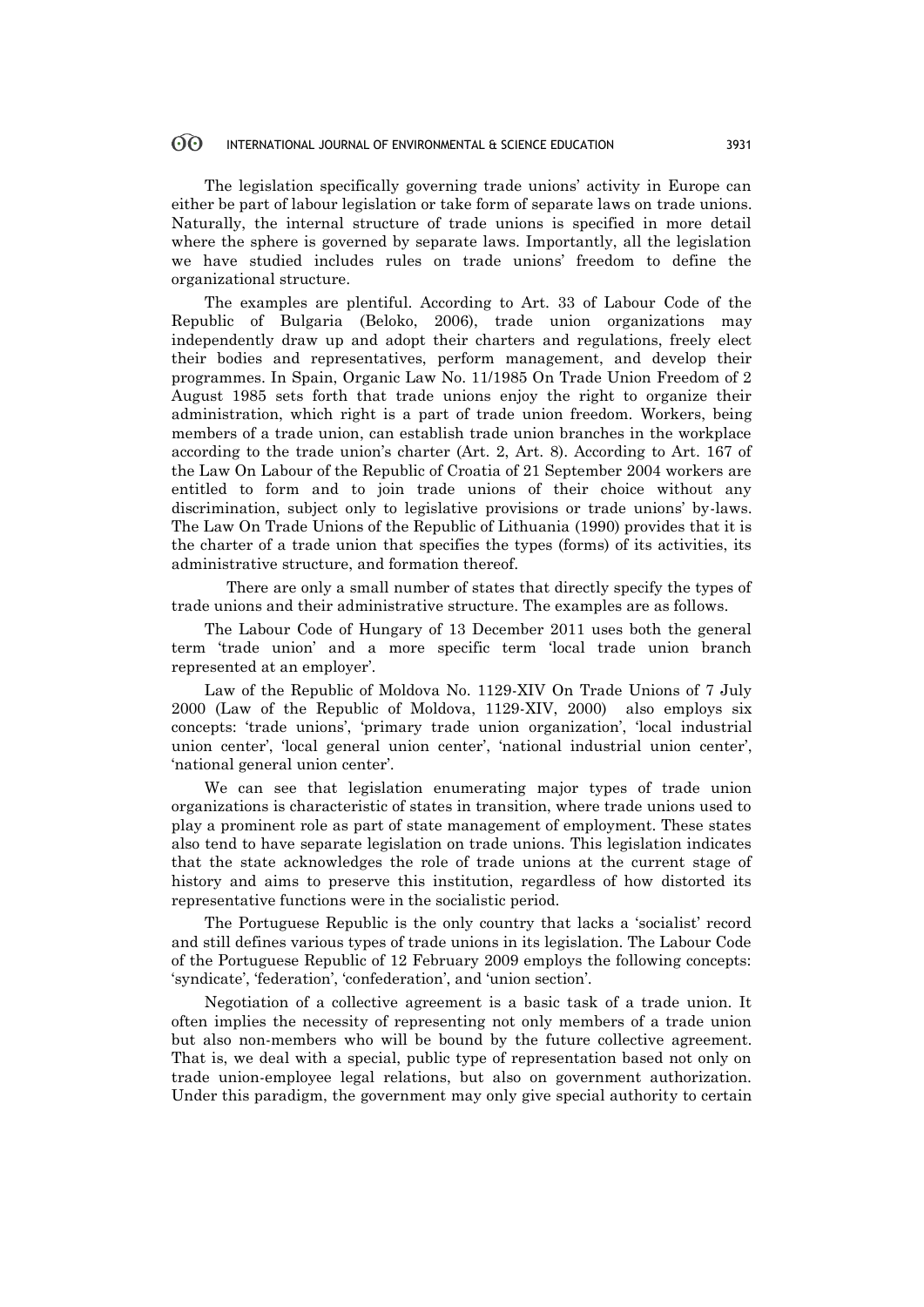trade unions. These must be recognized to be capable of exercising this authority effectively and responsibly. Importantly, giving such authority only to certain trade unions does not invalidate the right to form other types of trade union organizations, without the authority mentioned.

Let us consider how the issue of trade unions was resolved in Ukraine and the Russian Federation. Both these countries took the matter to constitutional courts in order to obtain a correct understanding of legal definitions related to trade unions and amend their content.

The Constitutional Court of Ukraine made a judicial review of the provisions connected with the freedom to organize trade unions and their status. The results were formulated in Decision No 11-rp/2000 of 18 October 2000 'Concerning the petition of the People's Deputies of Ukraine and the Human Rights Commissioner of the Verkhovna Rada of Ukraine for reviewing the constitutionality of Articles 8, 11, and 16 of the law of Ukraine "On Trade Unions, their Rights and Guarantees of Their Activities" (1999).

Pursuant to Part 2 of Art. 11 of Law of Ukraine on Trade Unions, a local trade union shall consist of (1) at least three structural units (primary organizations) acting within an enterprise, institution or organization of one administrative division in a village, city or region; or (2) at least nine trade union members working in different (several) enterprises, institutions or organizations. The Constitutional Court of Ukraine noted that each of the requirements infringes the right to join a trade union. This is because a place may fail to have several enterprises, institutions or organizations, while an enterprise, institution or organization may have fewer than three structural units (primary organizations). Moreover, Part 3 of Art. 36 of the Constitution of Ukraine provides that a trade union shall be formed 'based on free will of its members' united by common professional interests. This may also violate the right to join a trade union if, for example, representatives of the defined profession are found only in one enterprise, institution or organization within a village, city or region.

When making a judicial review, the Constitutional Court of Ukraine relied on the following. Art. 36 of the Constitution of Ukraine postulates that neither law nor its practical application can limit the Ukrainian citizens' freedom of association. This particularly refers to the constitutional right to form trade unions. However, the legal requirements for exercising the freedom of association are virtually impossible to fulfill and thus rule out the possibility of forming a trade union as such. For this reason, these requirements must be invalidated, or otherwise they will result in a partial denial of the right to form trade unions. That is, this right was admitted to be unconstitutionally restricted, because it was impossible to implement. That is, Ukrainian citizens could not voluntarily establish another trade union of an equal status comprising the employees of one profession within a region or city, if such a trade union already existed and embraced the majority of trade union members representing this profession in the given region or city.

The Russian Government, acting in the public interest, established the basic principles of forming trade unions. It also provided the definitions of some structural types of trade unions. These included the following: 'primary trade union organization'; 'national trade union'; 'national association of trade unions'; 'interregional trade union'; 'interregional association of trade union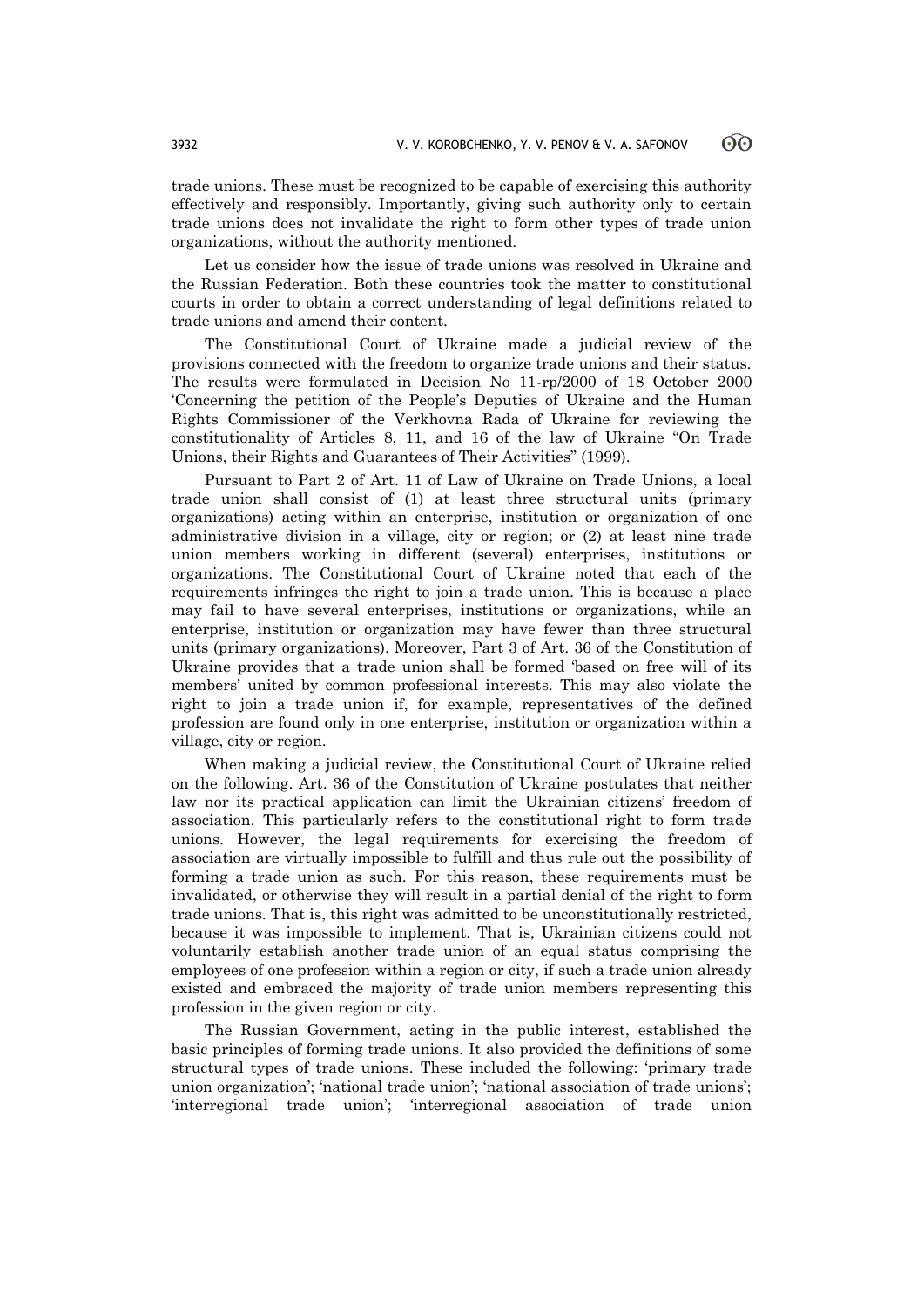organizations'; 'regional association of trade union organizations'; and 'regional trade union organization'.

The definitions were only intended to provide a conceptual framework for the Law of Russian on Trade Unions. In practice, however, they were, though rarely, interpreted as an exhaustive list of the types of trade union organizations. For this reason, these definitions were considered to exclude the possibility of forming other types of trade unions, as well as the possibility of creating trade unions' structural units unspecified in the text of the law.

The issue of trade unions was also resolved by the Constitutional Court of the Russian Federation. In its Resolution No 22-P of October 24, 2013, the Court held that Paragraphs 1-8 of Art. 3 of the Law of Russia on Trade Unions violated Part 4 of Art. 15, Part 1 of Art. 30, and Part 3 of Art. 55 of the Constitution of the Russian Federation. The paragraphs infringed the law to the extent to which they, as was interpreted in practice, were considered (1) to provide a complete (exhaustive) list of types of trade union organizations and their structural units; and (2) to forbid trade unions to independently devise their internal (organizational) structure according to their own aims and, in particular, to create trade union organizations and structural units which were not specified in the law of Russia on trade unions.

Relying on:

1. the right to freedom of association, including the right to form trade unions for the protection of one's interests, and

2. the freedom of activity of public associations which (1) and (2) are guaranteed by the Constitution of the Russian Federation (Part 1 of Art. 30);

3. international legal acts on freedom of association, including the right to join a trade union:

(a) Clause 4 of Art. 23 of the Universal Declaration of Human Rights (1948);

(b) Art. 11 of the Convention for the Protection of Human Rights and Fundamental Freedoms;

(c) Clauses 1 and 2 of Art. 22 of the International Covenant on Civil and Political Rights;

(d) Sub-paragraph (a) of Para. 1 of Art. 8 of the International Covenant on Economic, Social and Cultural Rights; and

(e) Articles 2 and 3 of ILO Convention No 87; and

4. the practice of the European Court of Human Rights which defines the right to form and join trade unions as 'one form or a special aspect of freedom of association', the Constitutional Court of the Russian Federation stated that the right of trade unions to independently devise their organizational structure is preconditioned by their legal nature and status as non-governmental organizations. According to the Constitutional Court of the Russian Federation, formation of structural units within a trade union (1) is considerably determined by the structure of an employer organization; (2) seeks to optimize social partners' cooperation in general; and (3) is connected with a trade union's tasks of representing its members' interests as well as social and labour rights in the system of social partnership.

However, the freedom to join a trade union does not mean granting all trade unions equal authority. This is particularly demonstrated by Art. 370 of the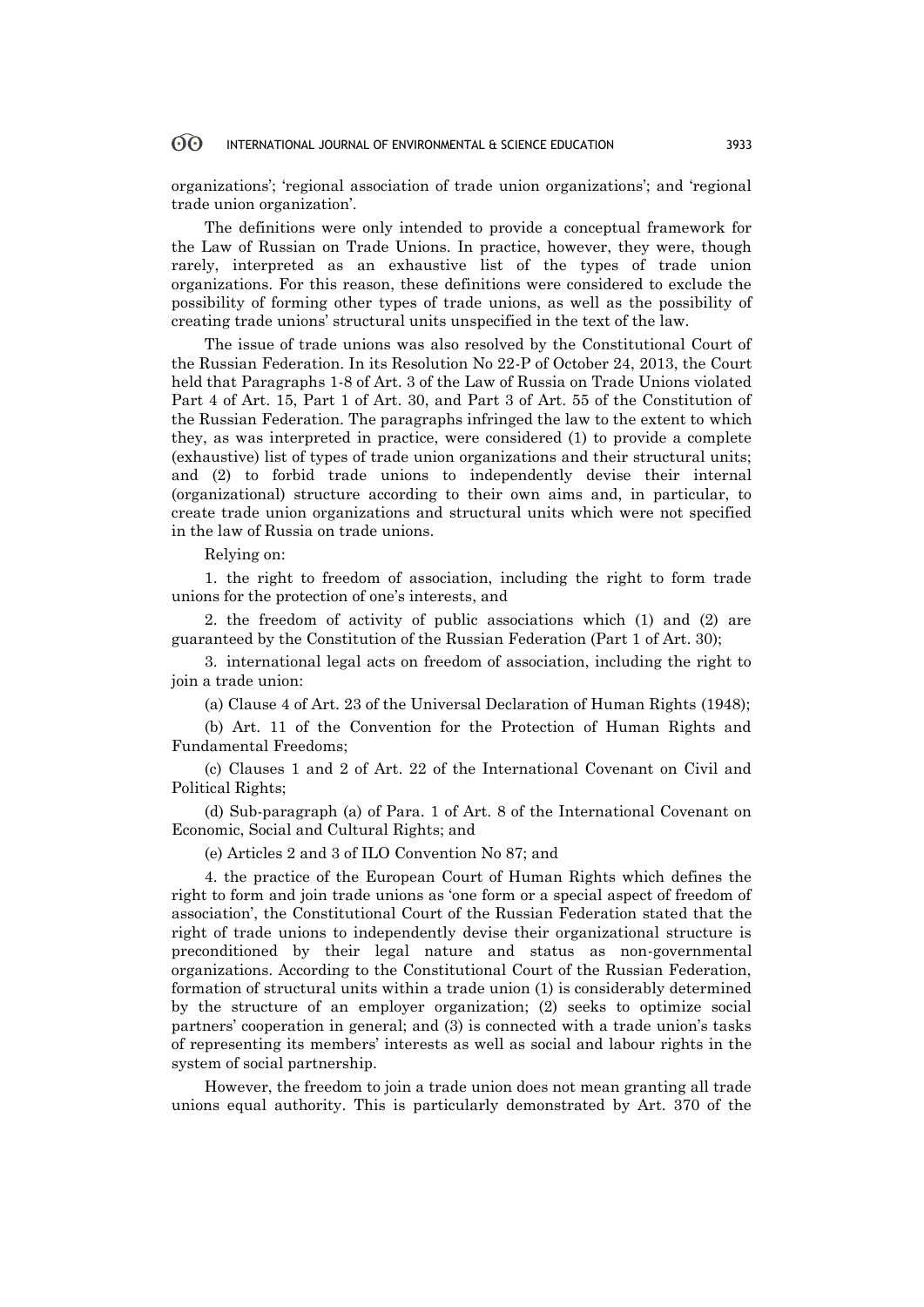Labour Code of the Russian Federation (2006) providing that only certain trade union organizations are authorized to establish labour inspections. This is why the freedom to join trade unions does not result in the lack of control over them. Furthermore, the government is inclined to assume new forms of its own organization and management. Those forms entail organizational changes in budget financing of labour sphere and labour management. They also require introducing prompt adjustments to the system of social partnership as well as changing the organizational structure of trade unions. To that end, the law should create the necessary conditions: that is, it should not severely limit the types of trade union organizations.

Thus, the limits of government interference in forming trade unions' internal structure are now clearly defined.

Forming the internal structure of trade unions has been analyzed within government-trade union relations. However, this issue can also be examined with regard to a trade union's internal relations. Specifically, this refers to the authority exercised by an association of trade unions: that is, an association's right to set out the requirements for the charters and organizational structure of trade unions forming part of the association.

For example, the Federation of Independent Trade Unions of Russia (the FNPR), a national non-governmental association, held its 8th (Extraordinary) Congress on 29 October 2013 to adopt The Fundamentals of the Statutes of a National Interregional Trade Union (the Fundamentals). Along with other issues, the Fundamentals specified a trade union's organizational structure, membership of management and executive bodies, property rights, etc. At the same time, the Fundamentals allowed forming primary trade union organizations as well as regional, interregional and other trade union organizations.

Besides, trade unions were given the right to independently devise and approve their structure. The point is that defining the general requirements ensures uniformity of the legal framework for trade unions and regulates their activity. Besides, this fact alone does not infringe the key point of the freedom of association. Finally, representatives of trade unions themselves make this decision at the congress of their association. Therefore, such a decision can be interpreted as their free will.

Thus, the government should not provide an exhaustive list of types of organizations formed by trade unions. At the same time, the government may assign public functions only to the defined trade unions, trade union organizations, and associations of trade unions. These must be capable of exercising these functions and meet organizational, proprietary and other criteria.

Finally, the key principle of freedom of association is not violated when an association of trade unions lays down the requirements for their charters.

## **Conclusions**

The constitutions and laws of European countries have been exposed to a comparative legal analysis to see whether or not they ensure the right of trade unions to lay down their internal structure.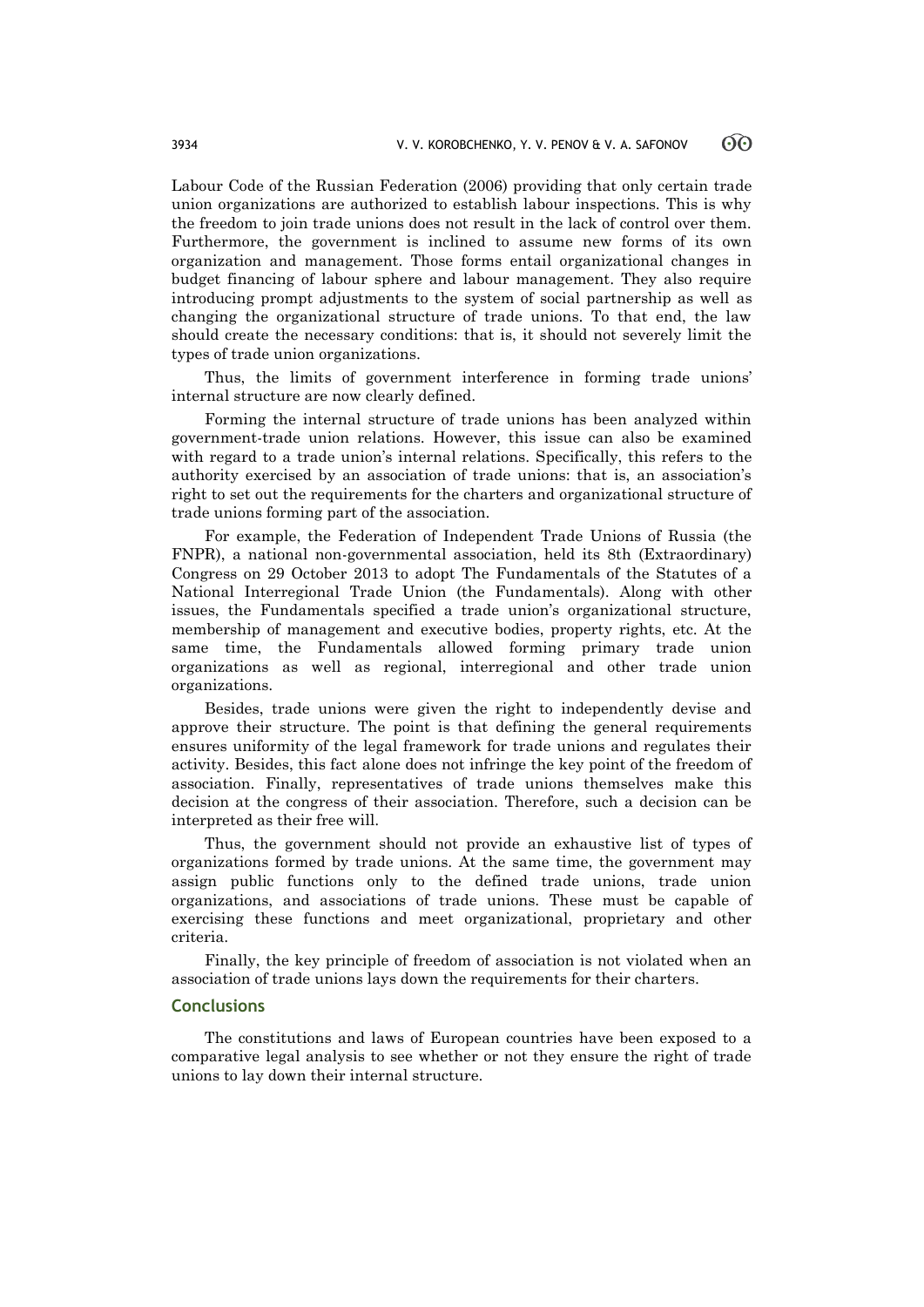This article critically re-examined the descriptive and explanatory framework used in an earlier comparative exercise in light of contextual changes and recent empirical research. Beyond representing the interest of workers, trade unions must also consider their role as social and political actors. Their attempts to promote inclusion of migrants in a context of increasing institutional indifference and social hostility warrants more systematic study.

The conclusion is that the government should not provide an exhaustive list of the types of trade union organizations. At the same time, the government may assign public functions only to certain trade union organizations. These must be capable of implementing those functions effectively and meet organizational, proprietary and other criteria. The article also considers the right of an association of trade unions to set forth the requirements for their charters and, in particular, their organizational structure. It is noted that the key principle of freedom of association is not violated where an association of trade unions defines the requirements for their charters.

### **Implications and Recommendations**

The scientific paper's value is in the review's unification the European laws in the sphere of union trades.

This searching is able to reassume the abilities of the European union trades and to indicate the real value of the union trade in modern European society. The sphere of application is wide, although including jurisprudence, civil law.

In the result of the study it was determined that the state should not set forth an exhaustive list of various types of trade unions.

The study's advantages contain the most contemporary searches and law's review, basing on the regional context of the union trades.

The theme of searching may be widening in discourse of global trade union.

### **Disclosure statement**

No potential conflict of interest was reported by the authors.

### **Notes on contributors**

**Victoria V. Korobchenko** PhD in Law, Associate Professor of Department of Labour Law and Labour Protection, Saint Petersburg State University, Saint-Petersburg, Russia.

**Yury V. Penov** PhD in Law, Associate Professor of Department of Labour Law and Labour Protection, Saint Petersburg State University, Saint-Petersburg, Russia.

**Valery A. Safonov** PhD in Law, Associate Professor of Department of Labour Law and Labour Protection, Saint Petersburg State University, Saint-Petersburg, Russia.

### **References**

Awad, I. (2008). The global economic crisis and migrant workers. *International Labour Organization*, *433612*, 27-31.

Basic Law for the Federal Republic of Germany (1949). German: Federal Law Gazette II, 885 p. Beloko N. (2006). Labour Code of the Republic of Bulgaria, 26(6), 24-29.